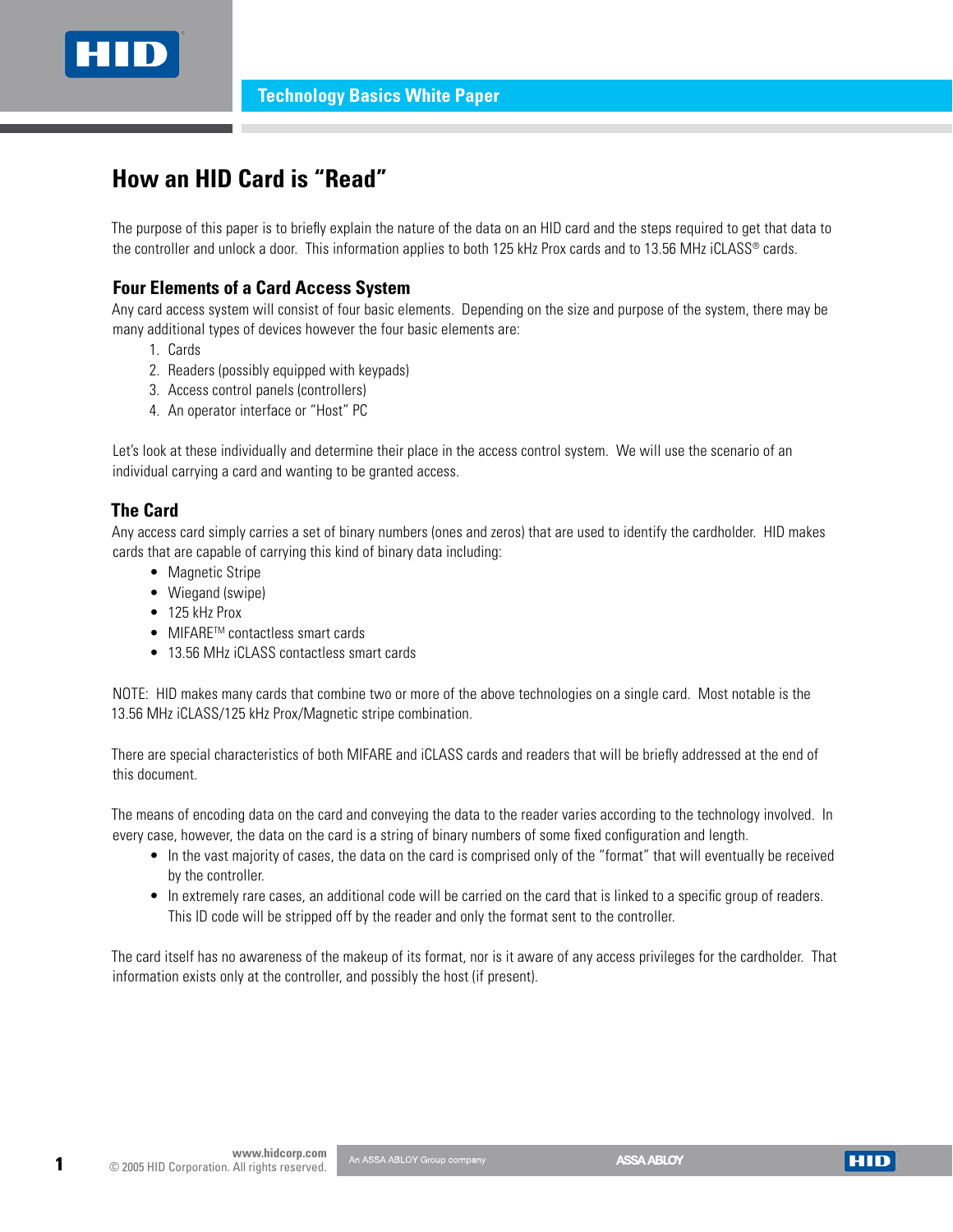# **The Reader**

HID makes readers that are compatible with each of the five types of cards listed above. In every case, each reader can only talk to its corresponding card type since each of the technologies is unique.

NOTE: HID makes a combination Magnetic Stripe and 125 kHz Prox reader intended for transition applications.

Each type of reader uses its own technology to read the data from the card. All of the readers are able to convert that data to the "Wiegand Protocol" for transmission to the controller. (Some readers can also communicate to the controller by other means such as RS232 or Clock & Data.)

- All standard readers using any listed technology simply convert the binary card data to Wiegand (or other) Protocol and send it without changes to the controller.
- • Certain proprietary readers will receive the site-specific ID code from matching proprietary cards. Those readers will strip away the ID code and send only the remaining binary data to their controller.

The reader itself has no awareness of the makeup of the card data format, nor is it aware of any access privileges for the cardholder. That information exists only at the controller, and possibly the host (if present).

# **The Access Control Panel (Controller)**

When the controller receives the data from the reader, its software begins the process of deciding whether or not to grant access. This is usually done in several stages.

- Does the length of the data format match what the controller is expecting? Some controllers are designed to only accept a certain length of data (34 bits for example.) If the data from the card is too long or too short, the controller may ignore it completely. Other controllers may have a special "access denied" for a non-matching format length.
- • Does the format structure make sense to the controller? If the length is acceptable, the controller then breaks the binary string down into its component parts. These might include:
	- o Facility Code
	- o Site Code
	- o Card Number
- Does the Facility Code match? The controller will examine the data to determine if the Facility Code portion matches the one that has been programmed into the controller. Some controllers can support many different Facility Codes, possibly even multiple formats. If the Facility Code doesn't match, access will be denied and a log message generated.
- Does the Site Code match? If the format contains a Site Code or other secondary identifier, it will be handled just like the Facility Code above.
- Is the Card Number within the allotted range? If yes, the decision process will continue. If no, access will be denied and a log is generated.
- Is the Card Number in memory? If yes, the process continues. If no, access is denied and a "card not in memory" log is generated.
- Is the card valid at the reader at this day and time? If yes, access will be granted and the lock relay will be activated. If no, a log message will be generated that will identify the reason for denial.

The controller is the only device in the system where the binary card data format can be decoded and acted upon. Only the controller (and possibly, the host) is aware of the makeup of the format and whether the received data makes sense. Different brands of controllers react in many ways to incorrect card data formats. Some have a log message for every conceivable type of "access denied." Simple controllers may have only one generic log. Still others might completely ignore an incompatible format and give no reaction at all.

You must understand your controller's capabilities to fully debug any apparent problem with card and reader performance.